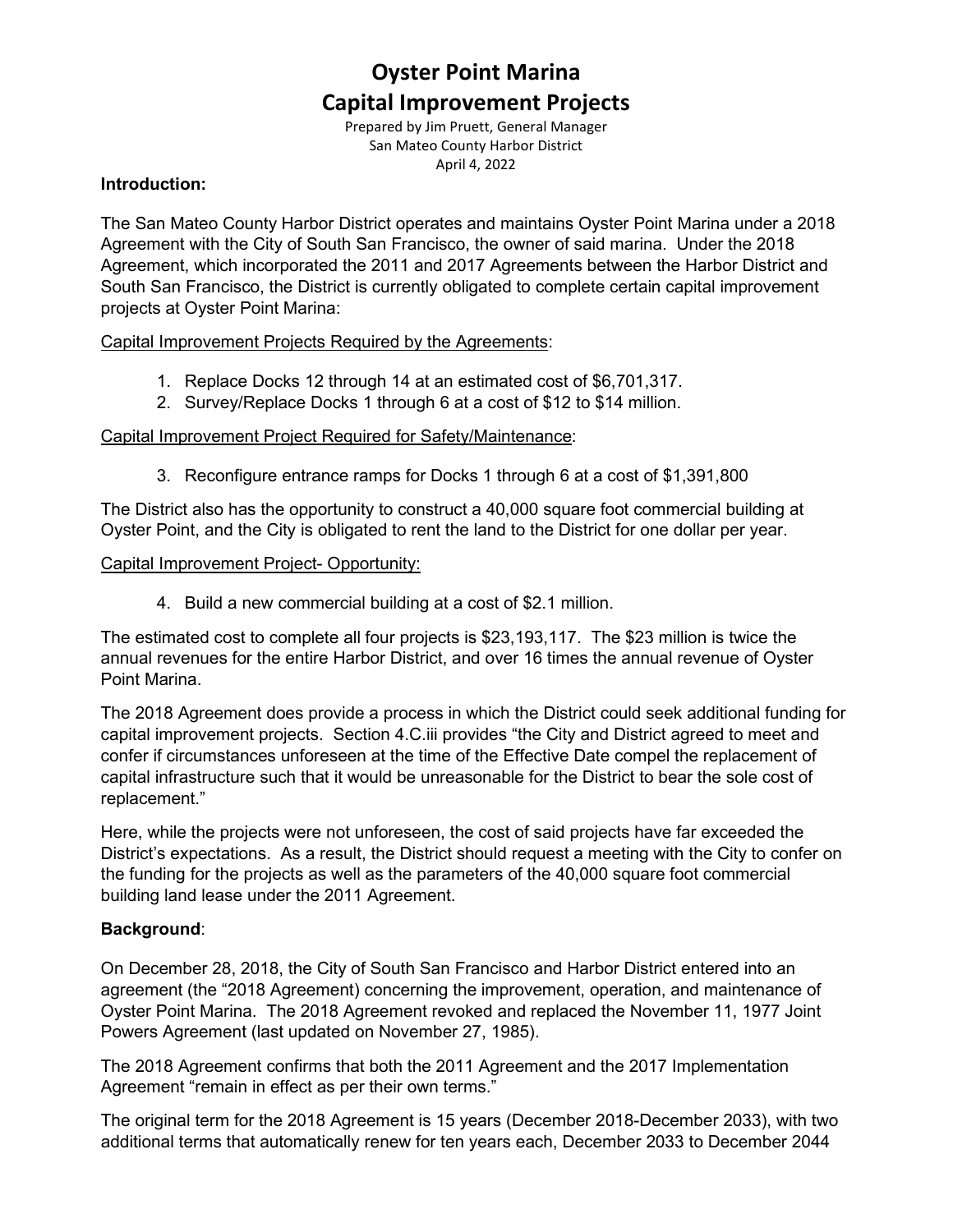and December 2044 to December 2055, respectfully. Either party may withdraw from the agreement at the renewal periods, provided a notice is provided by the withdrawing party two years prior to the expiration date of the Initial Term or Renewal Term.

# **A. Capital Improvement Projects Required by the Agreement:**

#### 1. **Replacement of Docks 12, 13, and 14:**

**Topic**: The District is required by the 2018 Agreement to replace Docks 12, 13, and 14 by December 31, 2024. The District "at its sole cost and expense, is responsible for such replacement…including ramps…".

**Issue**: Section 4.A.iii of the 2018 Agreement, the City and Harbor District estimated the project cost to be less than \$5 million. However, estimated costs are now projected to be \$6,701,317.00. This represents a \$1,701,317 funding shortfall.



**Docks 12, 13, and 14 Oyster Point Marina East Basin**

# **Select Sections from the Agreements:**

Section 4.A of the 2018 Agreement: Obligations of the District:

*A. "Replacement of Docks 12, 13 and 14. The Parties agree that Docks 12, 13, and 14 in the east basin, including the docks and ramps, are beyond their useful life and require substantial repair and replacement. The Parties further agree that the replacement of Docks 12, 13 and 14 is a material provision of this Agreement. The District, at its sole cost and expense, is responsible for such replacement and repair of Docks 12, 13, and 14 in the east basin, including the docks and ramps (collectively, the "Marina Infrastructure Project")."* 

*i." Project Schedule. The District will take all reasonable steps within its control to complete the Marina Infrastructure Project by December 31, 2024. The City Manager and District General Manager, or their designees, will meet and confer at least once a year to provide status updates on the project schedule."* 

*ii. "Permits and Approvals. The District is responsible for obtaining all necessary permits and approvals for the Marina Infrastructure Project. The City will cooperate with the District in order to expeditiously obtain approvals by all governing agencies having jurisdiction over the Marina Infrastructure Project."*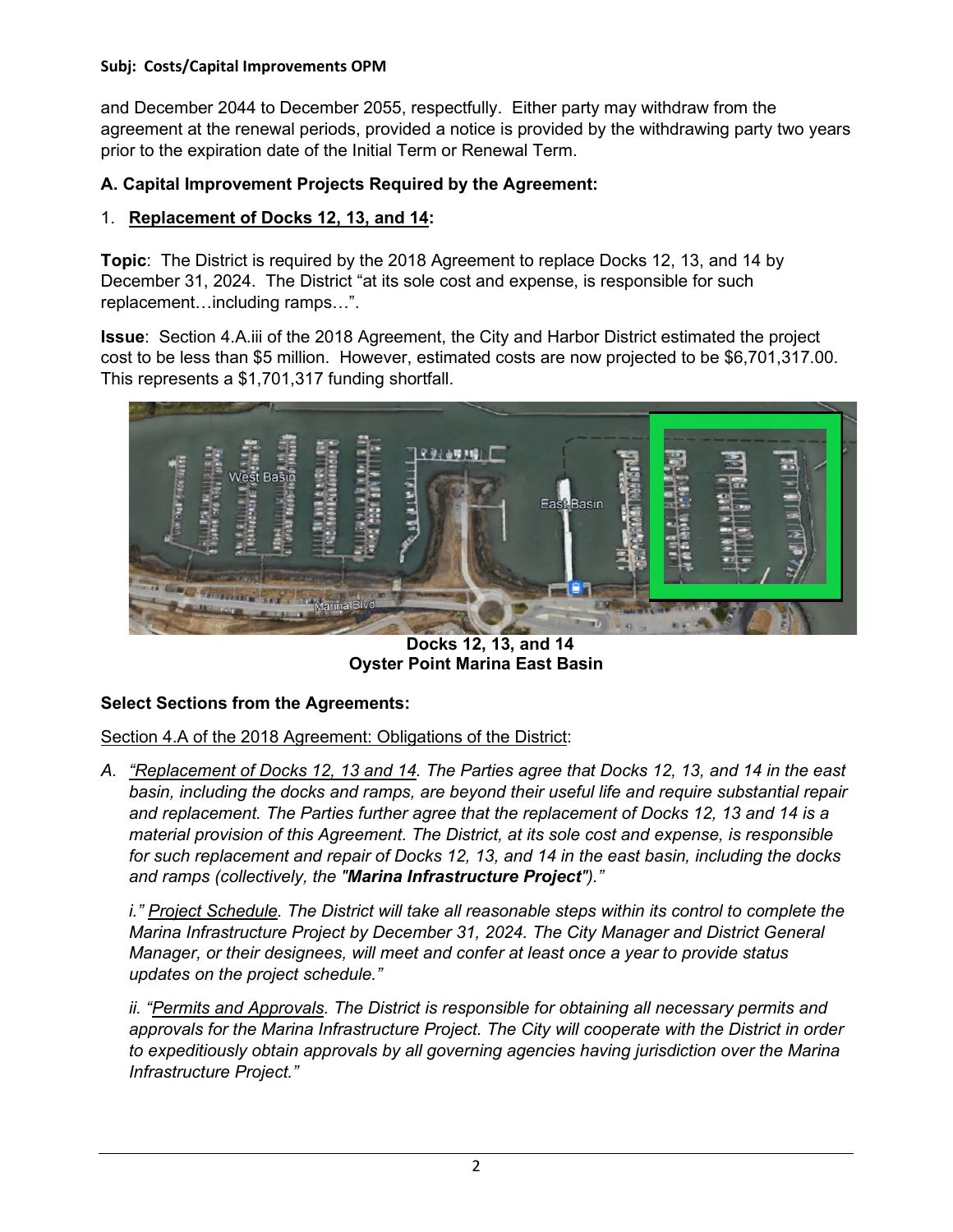*iii. "Total Project Costs. The District estimates that the total anticipated cost for the Marina Infrastructure Project is less than \$5 Million Dollars ("Total Project Costs"). The District will be responsible for timely funding the Total Project Costs in order to complete the Marina Infrastructure Project prior to December 31, 2024."* 

Section 4.C.iii of the 2018 Agreement, the "*Parties agree to meet and confer if circumstances unforeseen at the time of the Effective Date compel the replacement of capital infrastructure such that it would be unreasonable for the District to bear the sole cost of replacement."*

Earning Potential of Docks 12, 13, and 14 (as currently configured):

|                | 100% of Slips<br>100% Occupancy |                |                | 80% of Slips 80% Occupancy |                |                |  |
|----------------|---------------------------------|----------------|----------------|----------------------------|----------------|----------------|--|
|                | <b>Number</b>                   | <b>Monthly</b> | <b>Annual</b>  | <b>Number</b>              | <b>Monthly</b> | <b>Annual</b>  |  |
|                | of Slips                        | <b>Revenue</b> | <b>Revenue</b> | of Slips                   | <b>Revenue</b> | <b>Revenue</b> |  |
|                |                                 |                |                |                            |                |                |  |
| Dock 12        | 44                              | \$15,800       | \$189,600      | 35                         | \$12,640       | \$151,680      |  |
|                |                                 |                |                |                            |                |                |  |
| Dock 13        | 37                              | \$19,482       | \$233,784      | 30                         | \$15,585       | \$187,027      |  |
|                |                                 |                |                |                            |                |                |  |
| Dock 14        | 20                              | \$10,544       | \$126,528      | 16                         | \$8,435        | \$101,222      |  |
|                |                                 |                |                |                            |                |                |  |
| <b>Totals:</b> | 101                             | \$45,826       | \$549,912      | 81                         | \$36,660       | \$439,929      |  |

#### **2022 Master Plan:**

This project is defined as a Tier 1 project under the 2022 Master Plan. As a Tier 1 project, the replacement of Docks 12, 13, and 14 are considered a high priority for the District.

# **Discussion**:

The District is required to complete the Marina Infrastructure Project (replacement of Docks 12, 13, and 14 (including the ramps)), by December 31, 2024. This is required by Section 4.A of the 2018 Agreement.

The estimated cost of the project is \$6,701,317. As of the date of this paper, the Board of Harbor Commissioners has approved, and the General Manager has executed, work orders in the amount not to exceed \$786,037 for design, engineering, and permitting of the Marina Infrastructure Project.

At the time the 2018 Agreement was signed, the City and District estimated the Marina Infrastructure Project to cost less than \$5 million, \$1.7 million below the updated estimate.

Section 4.C.iii of the 2018 Agreement provides the parties will meet and confer if circumstances unforeseen at the time of the 2018 Agreement would be unreasonable for the Harbor District to bear the sole cost.

Here, the increase in cost represents an increase of 34% of the original maximum estimate of less than \$5,000,000. This significant increase was not anticipated/foreseen in 2018.

The earning potential of Docks 12, 13, and 14 (80% occupancy) is \$36,660 per month, or \$439,929 549,912 annually. Just using the income generated from Docks 12-14, it would take over 15 years to cover the costs associated with the Marina Infrastructure Project.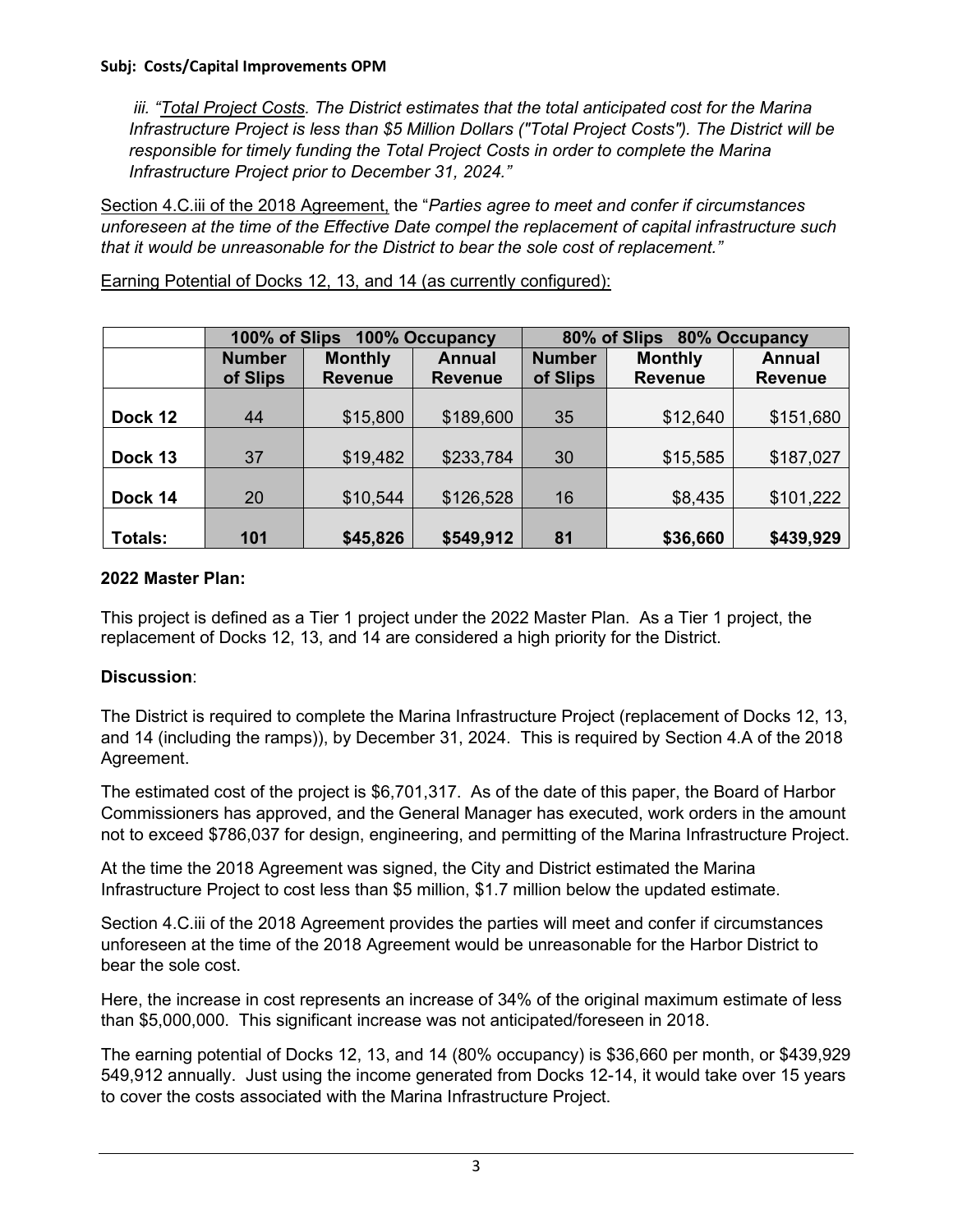**Staff's Opinion:** The significant cost increase was unforeseen and would be unreasonable for the District to bear the additional \$1,701,317.

#### 2. **Replacement of Docks 1-6 in the West Marina:**

**Topic:** The 2018 Agreement requires the District to conduct a material conditions survey of Docks 1-6 no later than December 31, 2023. If the survey recommends replacement, the General Manager must place on the Harbor Board Meeting agenda a request for funding for the replacement of said docks.

**Issue:** The District did not anticipate at the signing of the 2018 Agreement that the cost for dock replacement and dredging would increase by such a significant amount. Thus, the District has not budgeted for, nor does the District have, the \$12 to \$14 million to complete the project.



**Docks 1 through 6 Oyster Point Marina East Basin**

# **Select Sections of the Agreements:**

#### Section 4.B of the 2018 Agreement provides:

"Replacement of Docks 1-6. *No later than December 31, 2023, and sooner if deemed necessary by the District General Manager, the District will commission and obtain a report on the condition of Docks 1-6. Prior to issuing a final report, the District will provide a draft report to the City for its review and comment. If the final report required by this paragraph recommends the replacement of any of Docks 1-6, the District General Manager must prepare and present for Commission approval a plan for the replacement of the docks identified in the report. A failure to approve any such plan will not be considered a Default under this Agreement unless at the time the plan is considered by the Commission, the occupancy rates at the Marina Area are below the threshold set forth in the applicable Operational Performance Indicators, attached hereto as Exhibit D, and incorporated herein. In the event the District does not commence replacement of Docks 1-6 by 2024, then prior to every term extension, the District will commission a new report and present the report to the Commission in the same manner as set forth in this subsection.*

Section 4.C.ii of the 2018 Agreement: "*Dredging. The District is responsible for all required dredging and related maintenance activities necessary for the operation of the Marina*."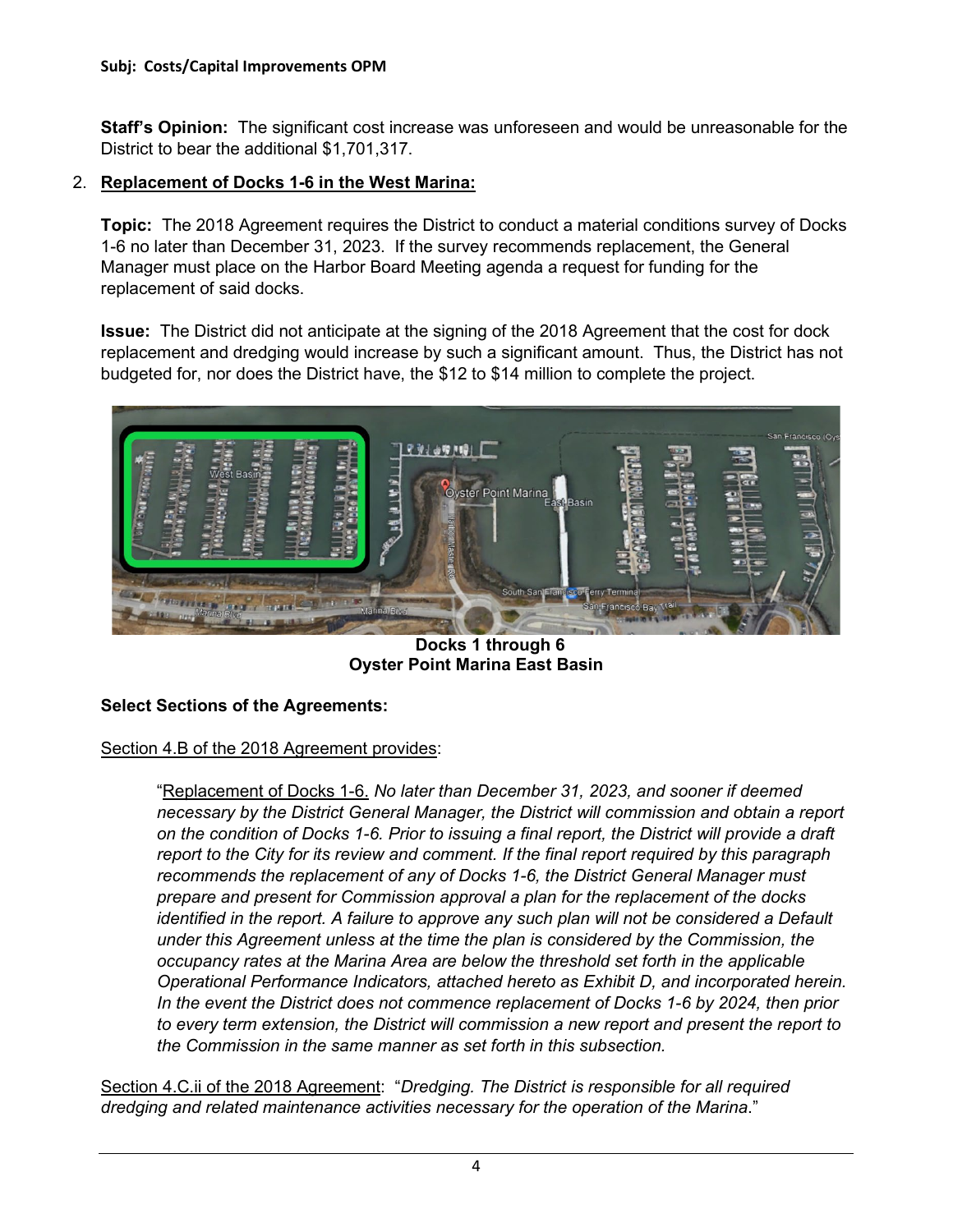Section 4.C.iii of the 2018 Agreement, the "Parties agree to meet and confer if circumstances unforeseen at the time of the Effective Date compel the replacement of capital infrastructure such that it would be unreasonable for the District to bear the sole cost of replacement."

#### **2022 Master Plan:**

The replacement of Docks 1 through 6 is defined as a Tier 4 project by the 2022 Maser Plan. As a As a Tier 4 project, the replacement of the Docks are considered a low priority of the District.

|                | 100% of Slips |                | 100% Occupancy |               | 80% of Slips 80% Occupancy |                |
|----------------|---------------|----------------|----------------|---------------|----------------------------|----------------|
|                | <b>Number</b> | <b>Monthly</b> | <b>Annual</b>  | <b>Number</b> | <b>Monthly</b>             | Annual         |
|                | of Slips      | <b>Revenue</b> | <b>Revenue</b> | of Slips      | <b>Revenue</b>             | <b>Revenue</b> |
|                |               |                |                |               |                            |                |
| Dock 1         | 33            | \$9,123        | \$109,476      | 26            | \$7,298                    | \$87,581       |
|                |               |                |                |               |                            |                |
| Dock 2         | 51            | \$14,189       | \$170,268      | 41            | \$11,351                   | \$136,214      |
|                |               |                |                |               |                            |                |
| Dock 3         | 54            | \$15,054       | \$180,648      | 43            | \$12,043                   | \$144,518      |
|                |               |                |                |               |                            |                |
| Dock 4         | 57            | \$15,768       | \$189,219      | 46            | \$12,615                   | \$151,375      |
|                |               |                |                |               |                            |                |
| Dock 5         | 50            | \$16,671       | \$200,052      | 40            | \$13,337                   | \$160,042      |
|                |               |                |                | 40            |                            |                |
| Dock 6         | 50            | \$17,967       | \$215,604      |               | \$14,374                   | \$172,483      |
|                |               |                |                |               |                            |                |
| <b>Totals:</b> | 295           | \$88,722       | \$1,065,267    | 236           | \$71,018                   | \$842,112      |

#### Earning Potential for Docks 1 through 6:

# **Discussion:**

Under Section 4.B, the District has agreed to conduct a condition survey by December 31, 2023. The Board has approved funding to conduct the survey and the District is on schedule to meet this deadline. The 2018 Agreement further states the District will begin construction on replacing Docks 1-6 by 2024. If the District does not replace the docks, the District must conduct additional conditions surveys.

Failure of the Harbor Board to approve funding for the Dock replacement is not, by definition, a material breach of the Agreement.

A recent condition survey conducted by GHD in development of the District Master Plan, found the docks "to be in "serious" to "poor" condition."

Based on the GHD condition survey, it is highly probable that the full material condition survey of the docks will recommend replacement.

This project is listed as a Tier 4 project in the 2022 Master Plan, and thus a low priority. However, this project scored low in the assessment under the master plan due to no identified funding, the amount of funds required, and the fact it only served the tenants that have a slip on Docks 1 through 6. However, the actual condition of the docks, based on the condition survey, are poor to serious. A rating of "poor is defined as "Widespread advanced deterioration or overstressing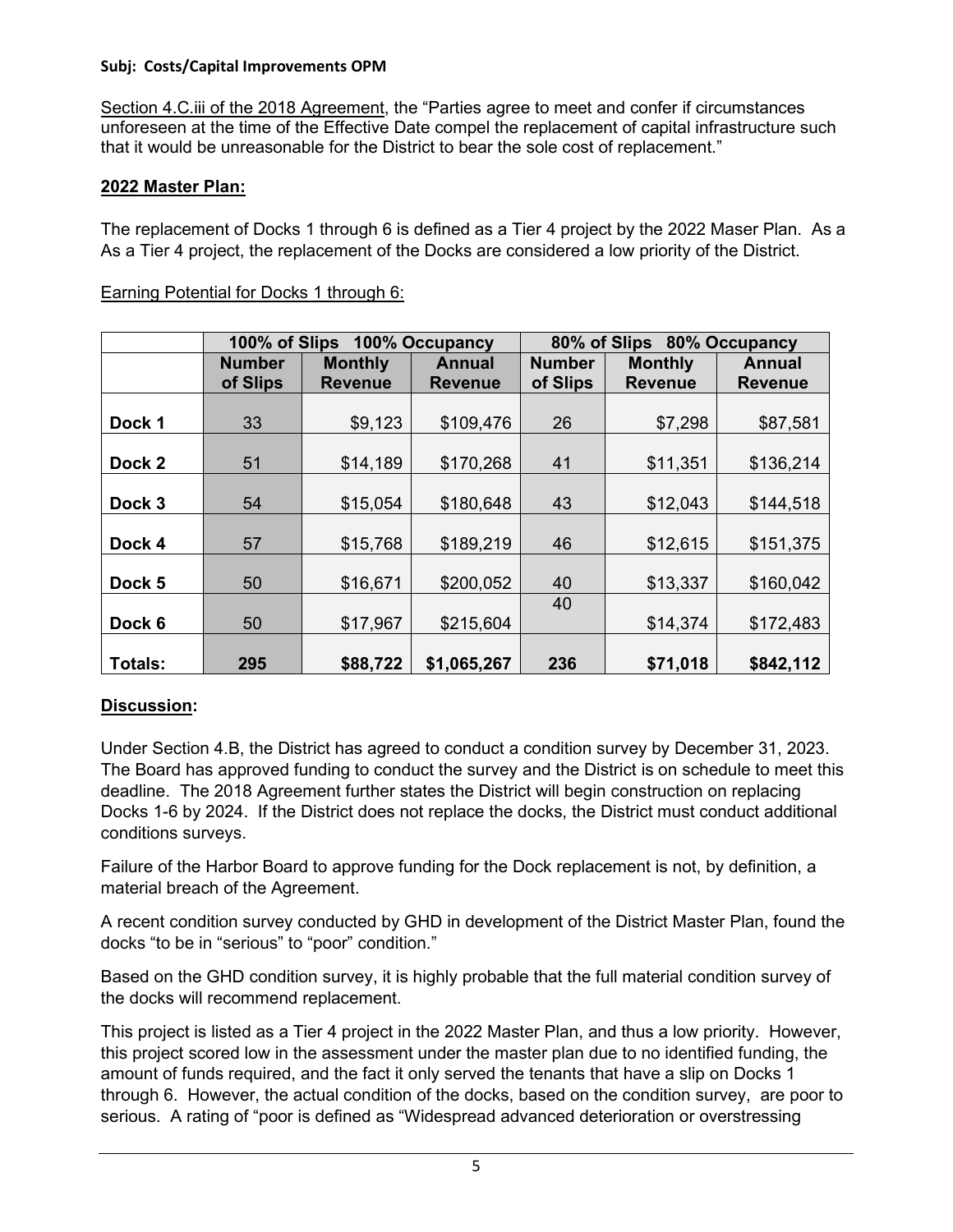observed; structure is serviceable with minor loss of structural capacity. Repairs are recommended with moderate priority/urgency." A rating of "serious" is defined as "Advanced deterioration or overstressing observed; significant loss of capacity with local failures possible. Repairs are recommended with high priority/urgency."

The estimated cost to replace docks 1-6 is \$12 million to \$14 million (including dredging). The District Annual Budget for 2022/2023 estimates total revenues to be \$12.6 million.

**Staff Conclusion**: The District did not foresee the sharp increase in costs associated with dock replacements. If the District were to fund the replacement of Docks 1-6, the cost would be more than the total revenues expected in the 2022/2023 Budget. Thus, the District should under Section 4.C.iii of the 2018 Agreement, seek additional funding from the City.

#### **B. Capital Improvement Project Required for Safety:**

#### 1. **Entrance Ramps Docks 1-6. West Basin:**

**Topic:** The three dock landings that service Docks 1 through 6 in the east side marina are flooded/inundated during plus tide events, otherwise know as King Tides. The Oyster Point Development project elevated the entire westside land area, not including the remainder parcel running on the south side of the west basin, to include the landings for docks 1-6. Currently, the ramps from the new elevation down to the dock landings. An area subject to flooding during King Tides.

**Issue**: The District did not anticipate at the 2018 signing that the entrance ramps would have to be raised at District Costs. Thus, the District has not budgeted for, nor does the District have the \$1.3 million to complete the project.



# **Selected Sections of the Agreements:**

Section 4.C of the 2018 Agreement, the District is responsible for the operation and maintenance of the Marina Area, the East Landside, the Marina Serving Facilities in the West Landside.

#### Section 2 of the 2018 Agreement:

"*Marina Area: The Marina Area is that area generally located between the northern mean high water mark and extending to the northerly edge of the breakwater, as shown on Exhibit A. The Marina Area comprises:*

*A. An approximately 428-berth recreational boat marina spread over:*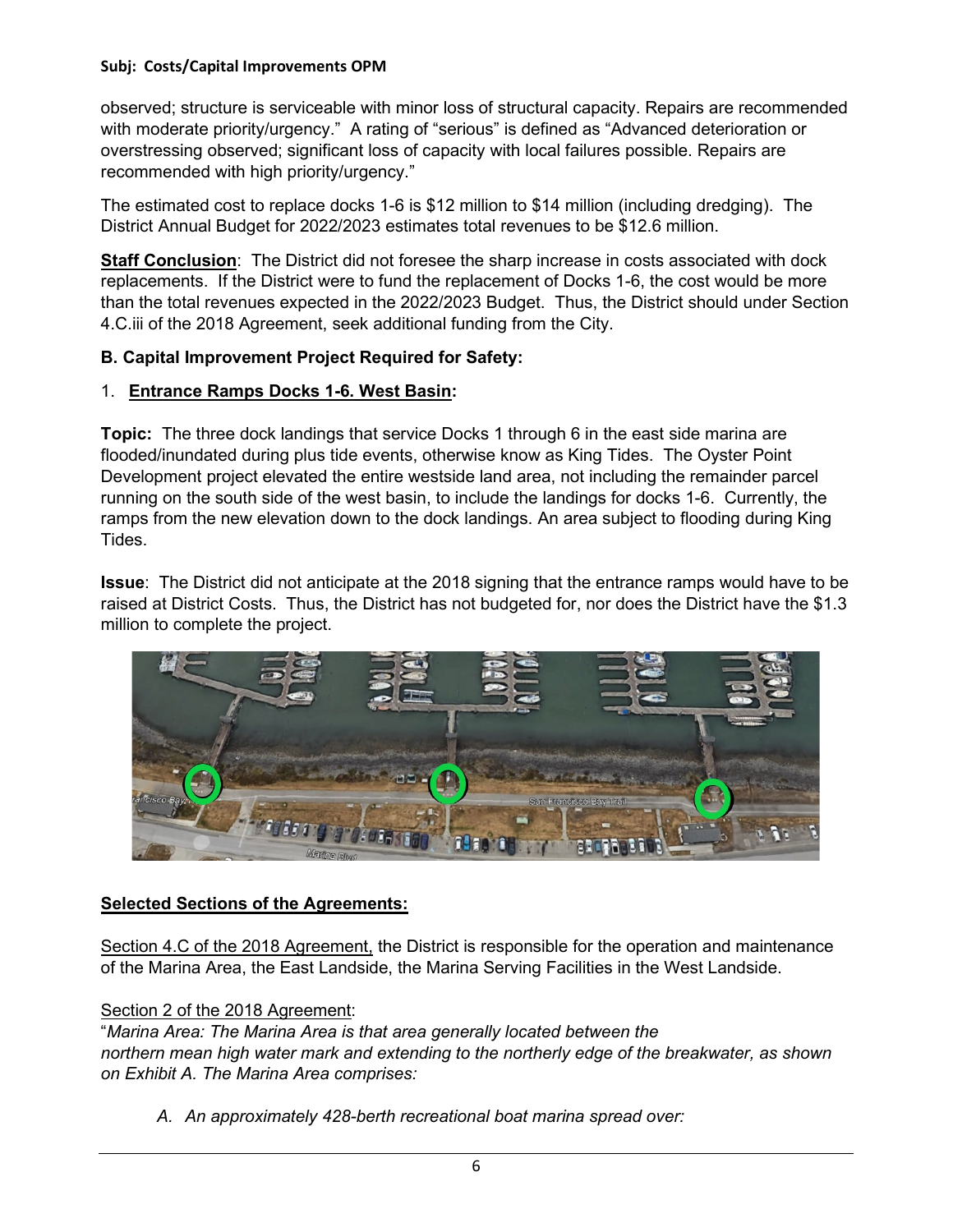- *I. 6 public dock strings (Docks 1 through 6) and one reserved Dock*
- *ii. 4 dock strings (Docks 11, 12, 13 and 14) and a guest dock*
- *iii. A Ferry Terminal operated by the San Francisco Bay Area Water Emergency Transportation Authority (WETA) under a long-term lease agreement with the District (WETA Lease);*
- *iv. Ramps leading to the above referenced Docks.*
- *B. Fuel utility lines, fueling docks and fueling station;*
- *C. Boat launch ramp;*
- *D. Fishing pier.*

Section 5.D of the 2018 Agreement, the City is solely responsible for monitoring and protecting against landside inundation caused by sea level rise.

Section 5.E. of the 2018 Agreement the City is solely responsible for monitoring and protecting against landside inundation caused by landfill subsidence.

Section 4.C.iii of the 2018 Agreement, the "*Parties agree to meet and confer if circumstances unforeseen at the time of the Effective Date compel the replacement of capital infrastructure such that it would be unreasonable for the District to bear the sole cost of replacement.*"



**Exhibit A 2018 Agreement**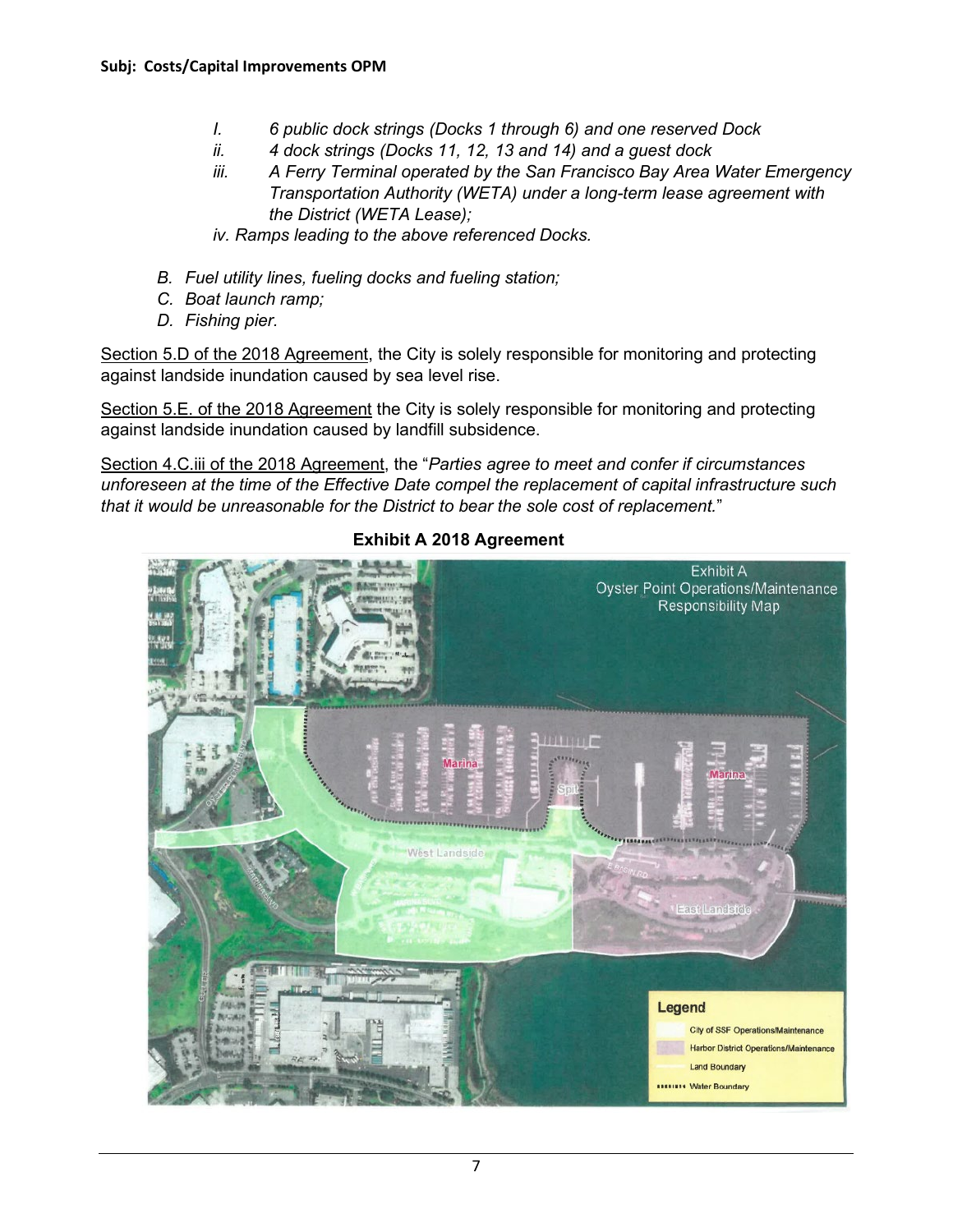# **2022 Master Plan:**

The reconfiguration/replacement of the three dock landings that serve Docks 1 through 6 in the west marina of the Oyster Point Marina is a Tier 1 project under the 2022 Maser Plan. As a Tier 1 project, this project is a high priority for the District.

# **Discussion**:

Under Section 4.C of the 2018 Agreement, the District is responsible for the operation, maintenance, and replacement (if necessary) of Docks 1-6 and the ramps leading to said docks. The landings are flooded as a result of sea level rise and/or landfill subsidence. The City is responsible, under Section 5.D and 5.E to protect the landing areas of the docks against flooding caused by sea level rise and/or landside subsidence. The flooding mainly takes place during King Tide events.

The City has indicated they have met their obligation under the agreement by raising the Bay Trail to an elevation that is not flooded during King Tides.

The Harbor District is responsible for the floating stock, to include placing the landing of the ramps on the elevated grade provided by the City.

The estimated cost for this project is 1,391,800.

**Staff's Conclusion**: The three ramp entrances for Docks 1-6 are the District's responsibility. The City provided an elevated area to attach our ramps to. It is now the District's responsibility under the agreement to construct and install new ramp landings on the new elevated area to prevent them from flooding.

# **C. Capital Improvement Projects- Opportunity**

# **1. 40,000 Square Foot Commercial Building at Oyster Point Marina**

**Topic:** The 2011 Agreement is recognized by both the City and District in the 2018 Agreement as valid as to its terms. As such, the 2011 Agreement provides the City will lease to the District for one dollar per year, an area large enough for the District to build a 40,000 square foot commercial building.

**Issue:** The main issue is the 2011 Agreement states the construction of the new commercial building will be the responsibility of the District. Estimated cost to construct a new 40,000 square foot two story building is \$2.1 million.

Second Issue is the 2011 Agreement expires on November 11, 2026.

# **Selected Sections of the Agreement:**

Section 7.2 of 2011 Agreement: Office/Commercial Space. "*Provided that the Phase 1C Improvements have been completed, the City will lease to the District for one dollar per year an adequate amount of space in the area designated in Exhibit D to allow the District to sublease the property and construct up to 40,000 square feet of commercial harbor-related uses as specified in the Oyster Point Specific Plan with a FAR based on a two story structure platform. The lease term shall terminate November 11, 2026, provided that the parties agree that the lease term may be*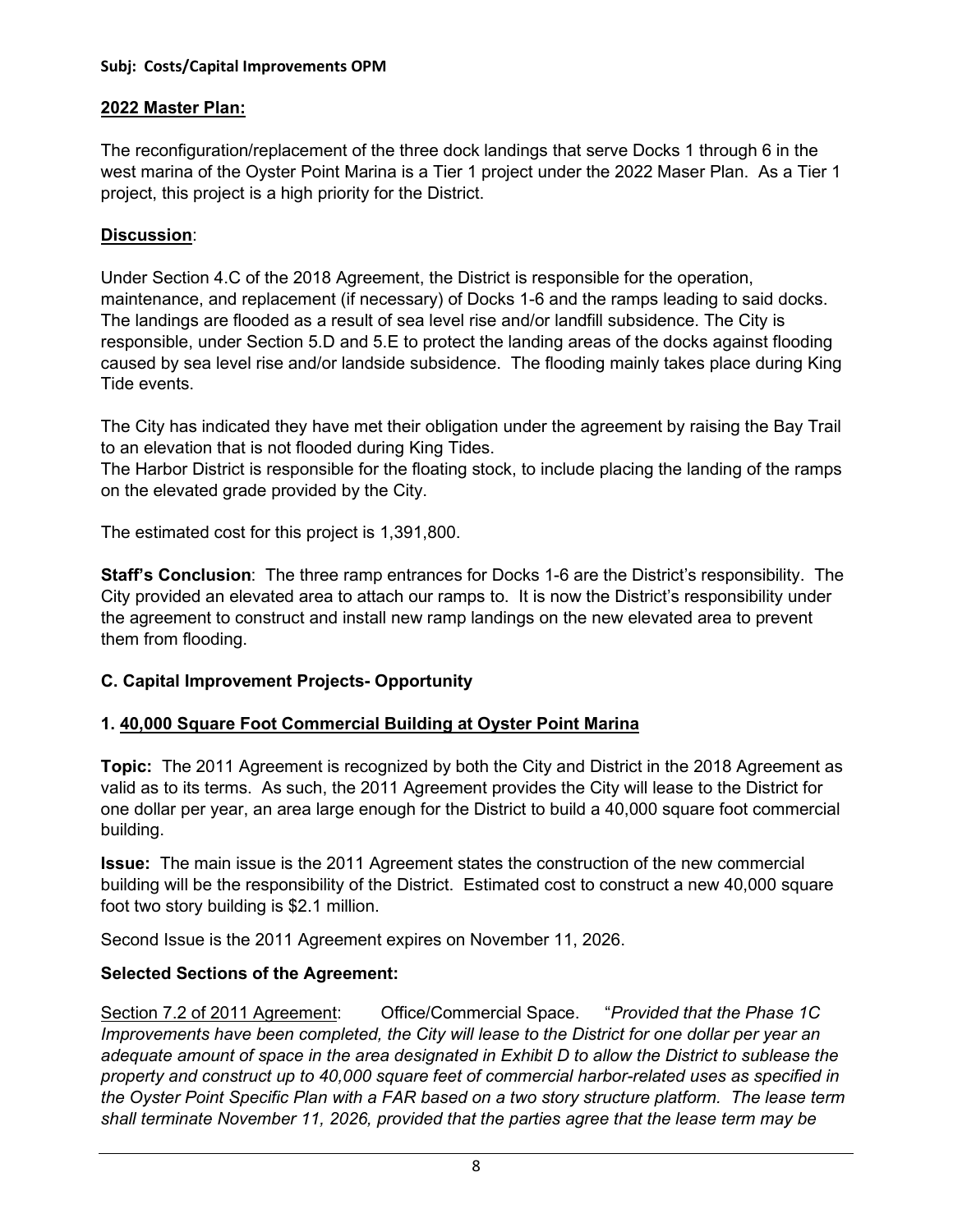*extended by mutual consent if the District proposes a use that is consistent with the Oyster Point Specific Plan including the design guidelines therein and provided that the City and District agree on the revenue sharing for the lease revenues received after November 11, 2026. District or its sublessees shall be responsible for all costs associated with obtaining permits for and constructing the building and tenant improvements within the leased area. Any proposed use shall obtain any necessary land use entitlements from the City and any other regulatory agency with jurisdiction over the area. City agrees that if the Bay Conservation and Development Condition imposes a requirement for [for] replacement recreational/open space, City will agree that the new recreation/open space constructed as part of the Oyster Point Specific plan may be identifies and used as replacement recreational/open space. District shall pay all utility costs, maintenance costs, custodial services and applicable taxes for the permanent office lease space during the term of the lease."*

Section 2 of the 2018 Agreement: "*the 2011 Agreement and the 2017 Implementation Agreement remain in effect as per their own terms.*"

Section 4.C of the 2018 Agreement: "*The District is responsible for the operation and maintenance of the Marina Area, the East Landside, the Marina Serving Facilities in the West Landside, and the Fueling Infrastructure, including any portion that may be in the West Landside.*"

Section 2 of the 2018 Agreement: "*the 2011 Agreement and the 2017 Implementation Agreement remain in effect as per their own terms.*"



**Exhibit D 2011 Agreement**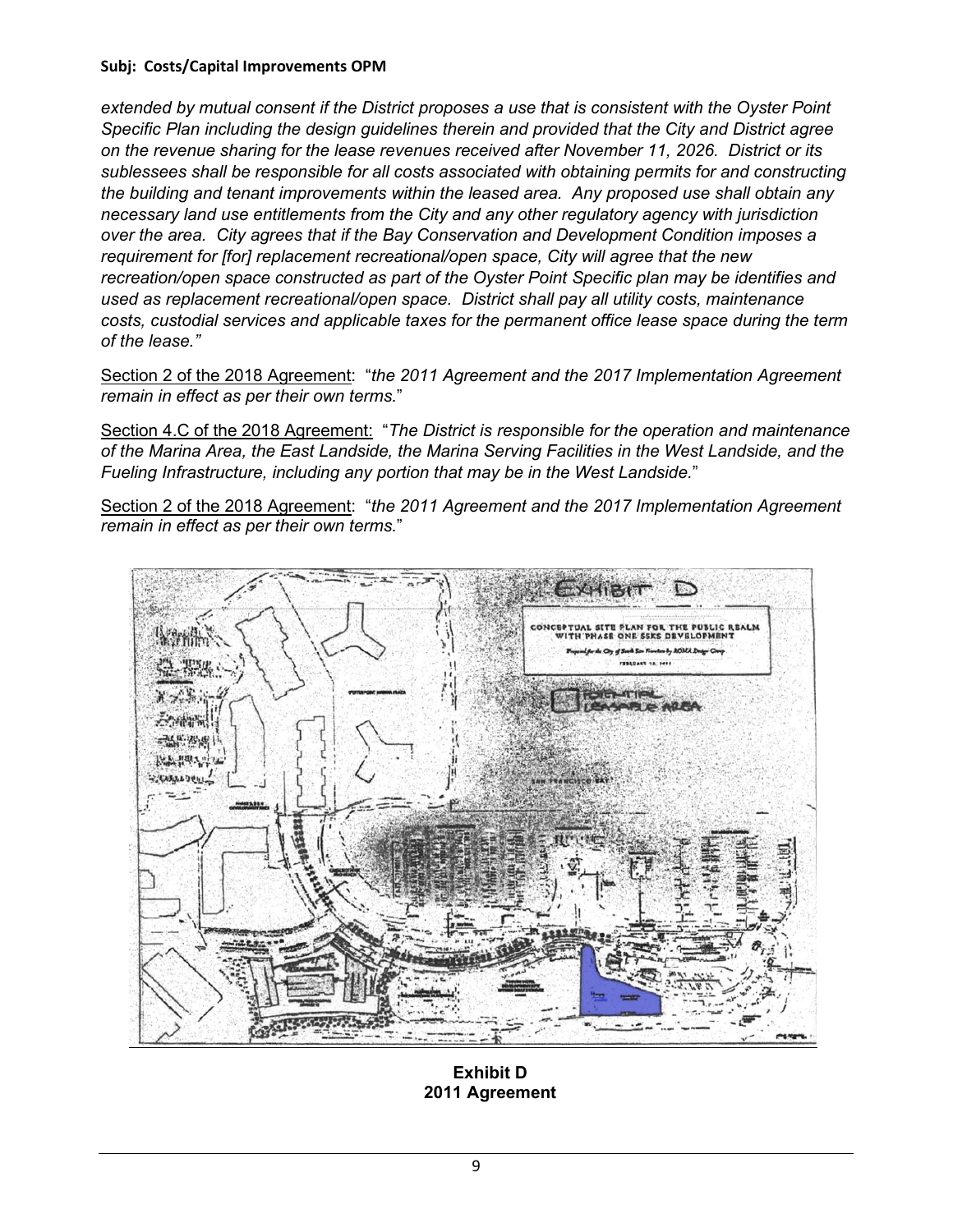Under Section 9 of the 2018 Agreement:

If the lease for the building ends as detailed in the agreement, the City would be responsible to reimburse the District for the fixed asset using the following formula:

 $D=A \times (B/C)$ 

A= Actual cost paid by District to construct the building.

B= Remaining useful life of existing building.

C= Initial useful life of the building.

# **2022 Master Plan:**

The construction of a 40,000 square foot commercial building at Oyster Point Marina scored as a Tier 4 project in the 2022 Master Plan.

# **Discussion**:

Under the 2018 Agreement, which incorporated the 2011 Agreement, the District can lease space from the City at Oyster Point, indicted in blue in the above graphic (Exhibit D of the 2011 Agreement). The City is obligated to lease said space to the District, for one dollar per year to build, at District cost, a 40,000 square foot commercial building. The District would then retain all revenue generated from leasing the building until November 11, 2026. After this date, the City and District are required to agree to a revenue sharing plan.

At this point, under the current agreement that expires on November  $11<sup>th</sup>$ , 2026, it does not make good business sense to invest \$2.1 million in the construction of a new building.

However, if the District were to renegotiate with the City to extend the initial term of the lease to a term of 15 years, with two automatic lease renewal options of ten years each, the construction of the building could be beneficial to the District. A cost benefit analysis would need to be conducted to confirm.

If the cost benefit analysis were favorable, the District could finance the construction of the building with relative ease, using the income from the building to pay the loan.

If the District builds a new commercial building, and the building is turned over to the City, the City would pay the District for the value of the building based on the formula:

 $D=A \times (B/C)$ 

A= Actual cost paid by District to construct the building.

B= Remaining useful life of existing building.

C= Initial useful life of the building.

For example, if in 20 years the District turns over the building to the City and the remaining useful life is 30 years, based on a 50 year initial useful life and an original construction cost of \$2.3 million, the City would pay the District: \$1,380,000.

While the Project scored as a Tier 4 project under the Master Plan, this project could greatly benefit the district through increased revenue. Again, it would have to be shown by a positive cost benefit analysis.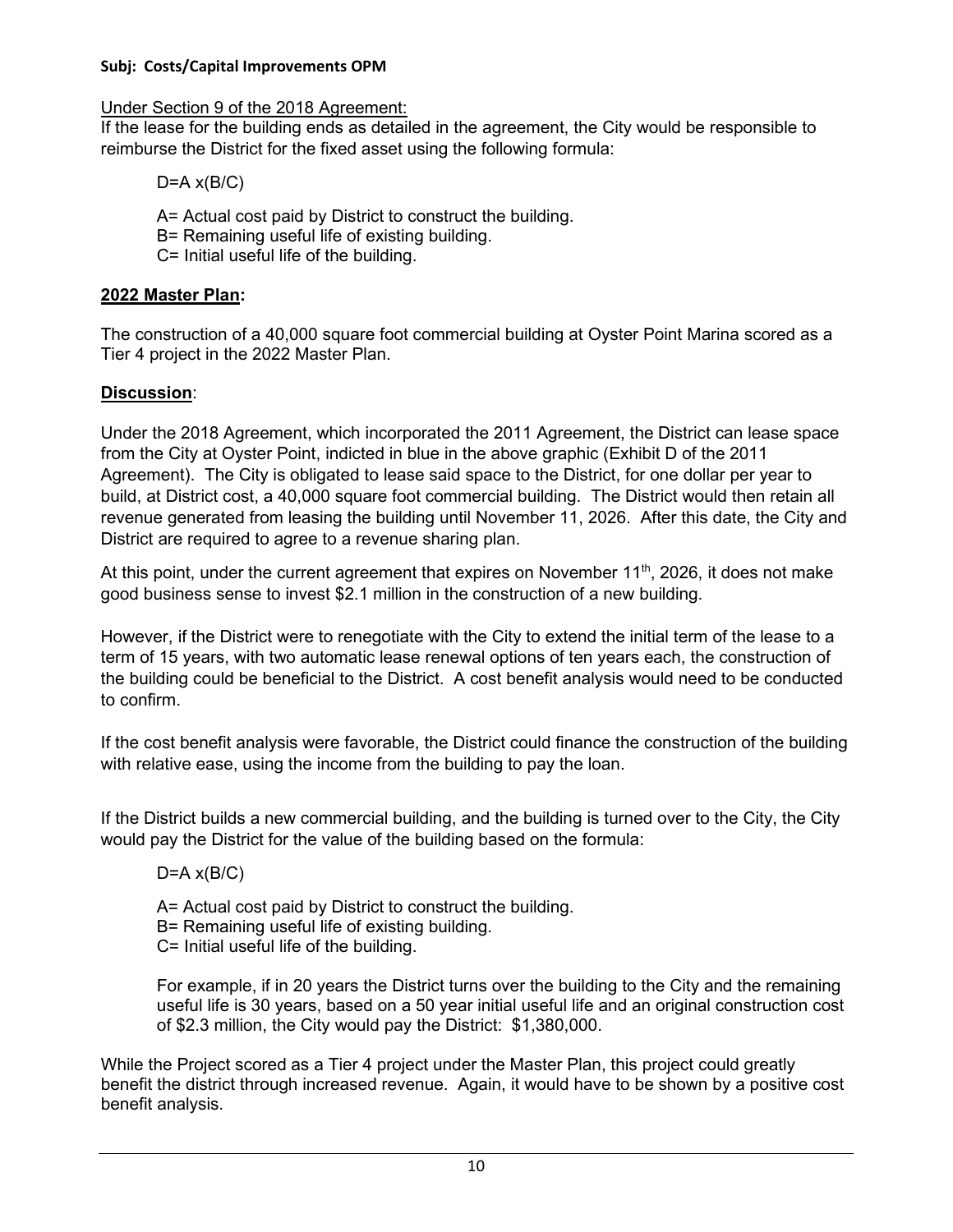**Staff Conclusion:** Unless the 2011 Agreement can be re-negotiated to extend the time period for the one dollar per year lease, it may make sense to build the commercial building.

# **D. Revenue/Expenses:**

1. Slip Fees: The District has collected an average (FY2017/2018-FY2020/2021) of \$1,278,320.00 per year in slip fees, with an average total revenue of \$1,524,090.75 per year. Slip fees represent 83% of total revenue at Oyster Point Marina.

|            | FY17/18     | FY18/19     | FY19/20     | FY20/21     | 4vr<br>Average | Diff. btwn<br>FY20/21 &<br>FY17/18 |
|------------|-------------|-------------|-------------|-------------|----------------|------------------------------------|
| Slip Rev.  | \$1,326,254 | \$1,306,884 | \$1,251,039 | \$1,229,303 | \$1,278,320    | $($ \$96,951)                      |
| Total Rev. | \$1,582,464 | \$1,604,298 | \$1,446,601 | \$1,463,000 | \$1,524,091    | (\$119,464)                        |

As indicated above, the revenue from slips is increasing, but still below FY2017/2018. This is mainly due to vessel owners departing due to the construction at Oyster Point. As the construction comes to a completion, it is expected revenues from slip rentals will increase.

2. Salaries: Salaries for Oyster Point Marina average \$1,545,266, growing from \$1,368,366 in FY2017/2018 to \$1,762,686 in FY2020/2021. Representing a \$394,220 increase.

|                 | FY17/18     | FY18/19     | FY19/20     | FY20/21     | 4vr<br>Average | Diff, btwn<br>FY20/21<br>FY17/18 |
|-----------------|-------------|-------------|-------------|-------------|----------------|----------------------------------|
| <b>Salaries</b> | \$1,368,366 | \$1,306,684 | \$1,625,372 | \$1,762,586 | \$1,5,45,266   | \$394,220                        |

3. Operating Costs: Operating cost (not including salaries) has decreased. In FY2017/2018, the operating cost were \$714,028, in FY2020/2021 they were \$658,596, representing a \$55,432 difference in operating costs.

|                                     | FY17/18   | FY18/19   | FY19/20   | FY20/21   | 4yr<br>Average | Diff. btwn<br>FY20/21<br>FY17/18 |
|-------------------------------------|-----------|-----------|-----------|-----------|----------------|----------------------------------|
| Operating<br>Cost (w/o<br>Salaries) | \$714.028 | \$729,024 | \$633,018 | \$658,596 | \$683,666      | (\$55,432)                       |

4. Revenue/Expenses: Total revenues less total expenses has grown from a -\$499,930 in FY2017/2018, to \$1,013,299 in FY2020/2021, representing a \$513,369 increase in loses at Oyster Point Marina.

|                                            | FY17/18     | FY18/19 | FY19/20                                                        | FY20/21 | 4yr<br>Average | Diff. btwn<br>FY20/21<br>୪<br>FY17/18 |
|--------------------------------------------|-------------|---------|----------------------------------------------------------------|---------|----------------|---------------------------------------|
| Total<br>Revenue<br>less Total<br>Expenses | (\$499,930) |         | $(\$549,465)$ $  ($1,380,000)$ $  ($1,013,299)$ $  ($860,773)$ |         |                | \$513,369                             |